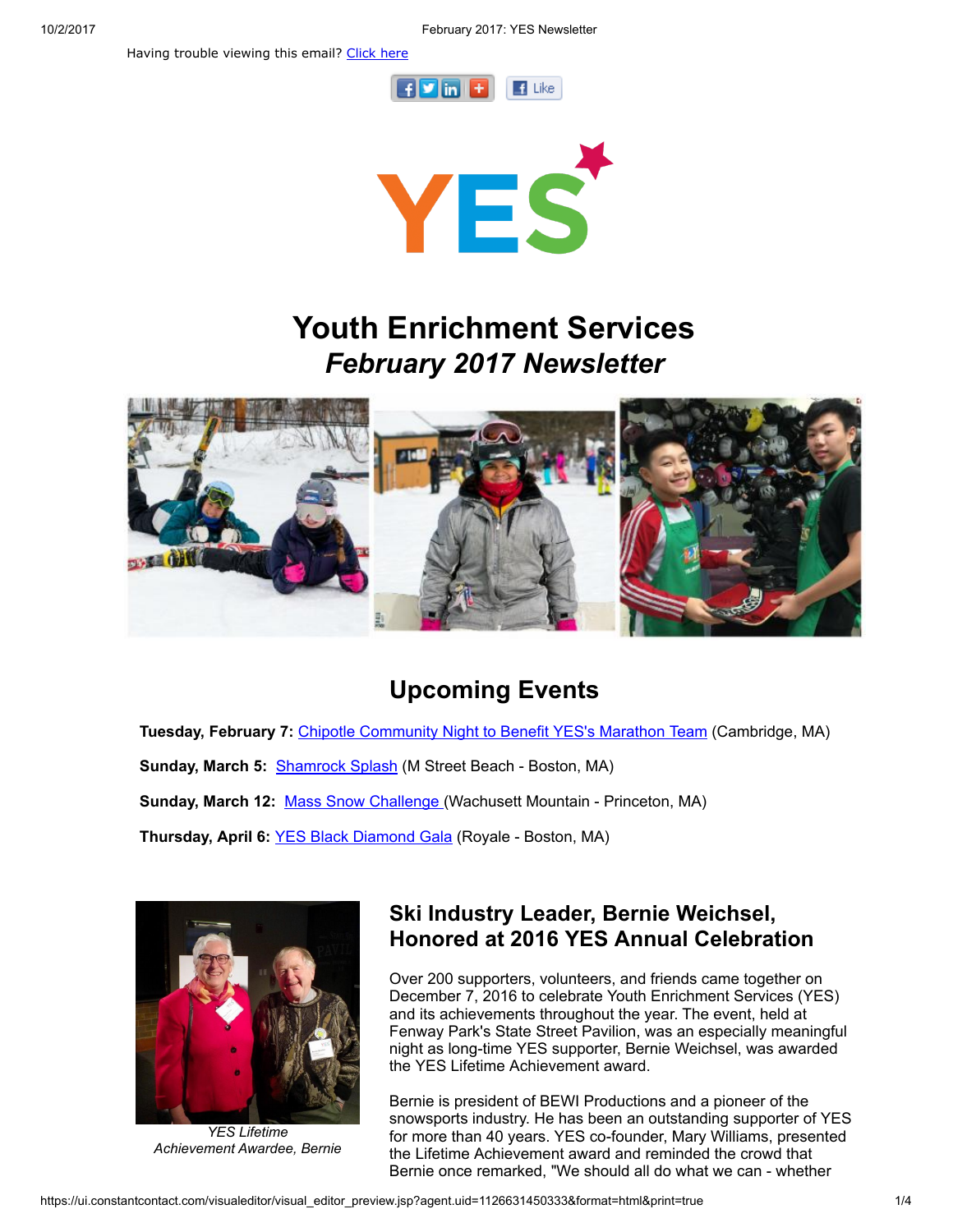Weichsel (R) with YES co-founder, Mary Williams (L).

10/2/2017 February 2017: YES Newsletter

it's through contributions, good deeds, or just helping other less fortunate - to enjoy some of the joy of being outdoors. Out with selfishness: in with sharing."

Bernie's generosity has provided thousands of youth at YES with the opportunity to experience the outdoors and benefit from its enrichment programs. Thank you, Bernie, for four decades of service to the young people of YES!

Click [here](https://www.facebook.com/41833271223/photos/?tab=album&album_id=10154650263821224) to view photos of the event.

### YES Releases 2016 Impact Report

Fiscal Year 2016 was a year of great impact and achievement at YES. More than 1,600 youth explored the great outdoors with us many for the first time. Over half of youth served were from YES's target neighborhoods of Dorchester, Roxbury, and Mattapan. 75% of youth were from low-to-moderate income families.

We are inspired by the progress YES has made during Fiscal Year 2016. And, we are energized to continue moving towards our goal of doubling the number of youth served in our repeat engagement programs and high impact YES Academy programs.

Highlights from the year include:

100% of YES Academy seniors graduated high school and enrolled in college.

100% of Operation SnowSports youth reported increased confidence in trying new things.

90% of young people in the Girls Outdoor Adventure Leaders program reported an increase in self-esteem after the program.

80% of YES alumni reported taking on a leadership role on their college campus.

72% of Track and Field youth reported increased physical activity after program participation.



Click on the *Impact Report* image above to see what YES has been able to accomplish because of supporters like you!

#### Save the Date! 7th Annual YES Black Diamond Gala Thursday, April 6, 2017

Click [here](http://www.yeskids.org/gala) to sponsor the event or purchase tickets!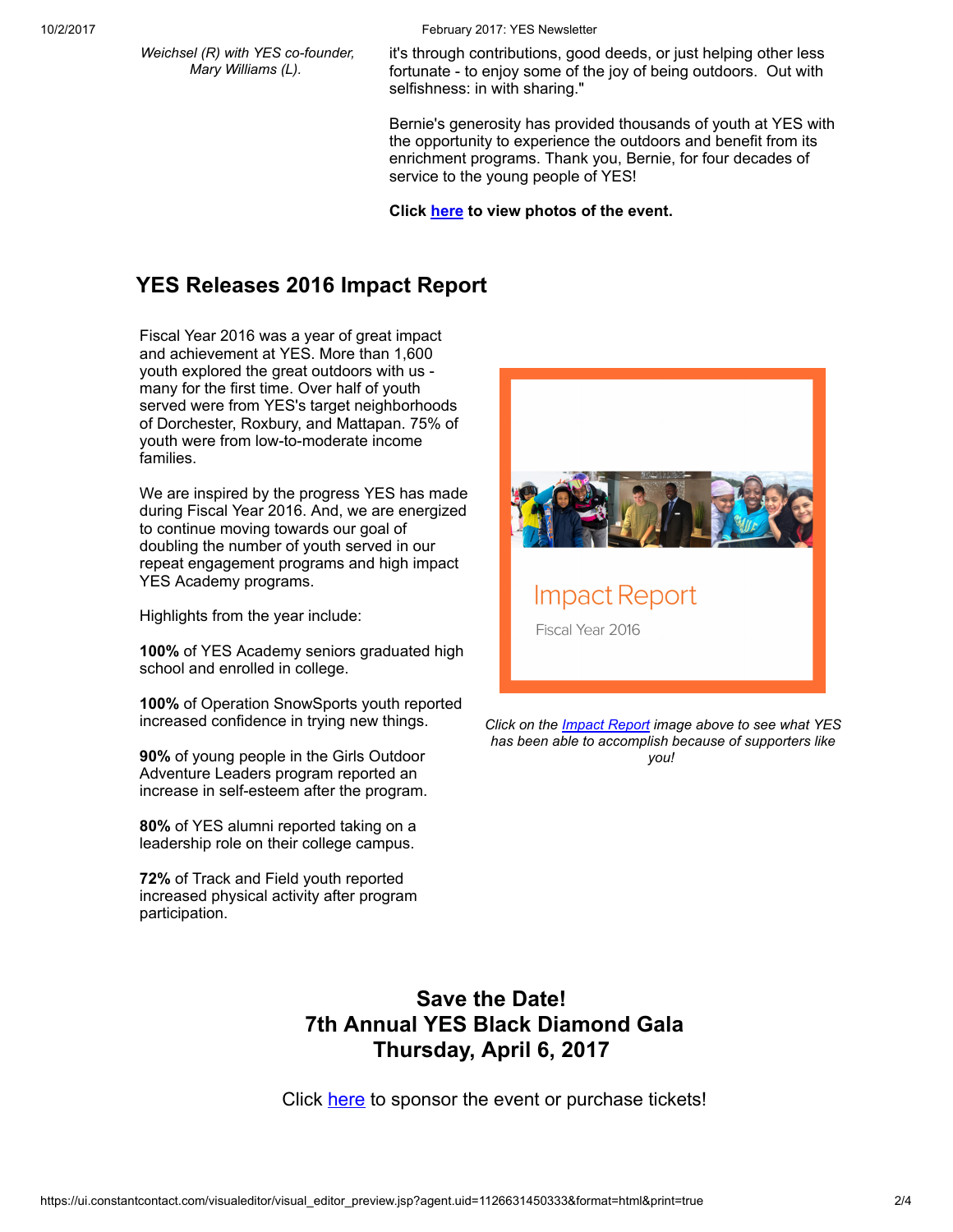

#### Meet YES's 2017 Boston Marathon Team!

YES received four (4) bibs this year through the John Hancock Non-profit Boston Marathon Program. We are thrilled to introduce four runners to Team YES; Meredith Bird, Melanie Cybriwsky, Stephen Nock, and Sam Pskowski. While they come from diverse backgrounds, they all have one thing in common: a passion for giving all youth access to the outdoors.

Join us in welcoming Team YES 2017. Visit their Crowdrise pages below to support their run or read more about their personal stories on the YES website.

Click here to [support](https://www.crowdrise.com/YESKidsBoston2017/fundraiser/YESKidsBoston) Team YES. Learn more about Team YES by [clicking](http://www.yeskids.org/marathon/) here.

In related running news, YES is excited to partner with the Blackstone Community Center to offer a new indoor Winter Track & Field program for youth ages 8-14. Click [here](http://www.yeskids.org/track/) to read more about this exciting new program!



Team YES 2017 (L to R): Stephen Nock, Sam Pskowski, Meredith Bird, and Melanie Cybriwsky.